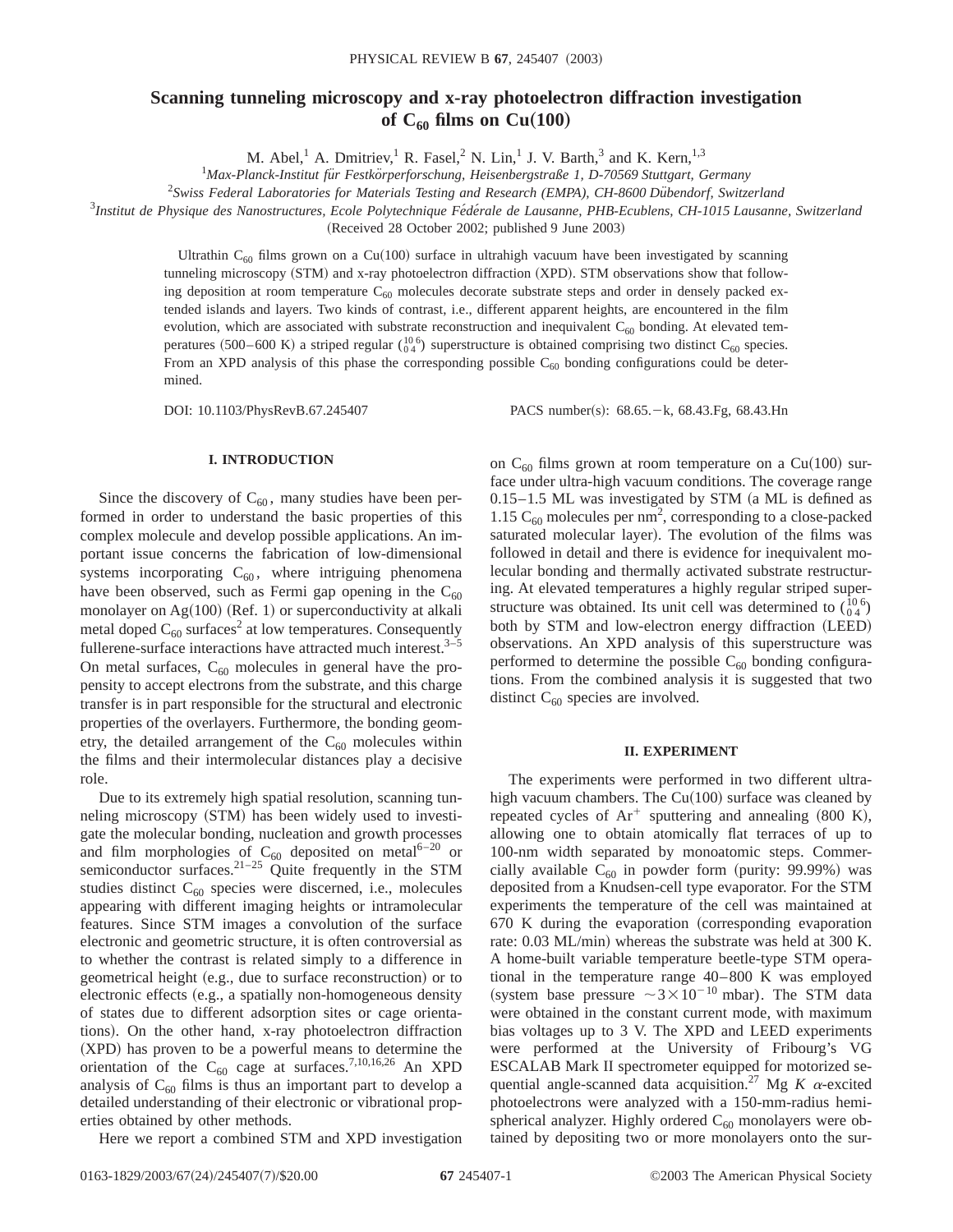

FIG. 1. (a) STM image of Cu(100) following deposition of  $0.15$ ML C<sub>60</sub> at room temperature ( $U=0.5$  V,  $I=0.2$  nA). The molecules decorate both upper level and lower level step edges. Striped arrangements are formed which can be described by a local *c*(4  $\times$ 7) unit cell (respectively *c*(7 $\times$ 4) for the 90° rotational counterpart). (b) STM contour plot along the points *A* and *A*<sup> $\prime$ </sup> indicated in (a). The 1.8-Å Cu(100) step height is encountered across the C<sub>60</sub> islands. The underneath  $Cu(100)$  monoatomic step is depicted by a dotted line and the 0.6-Å height difference of the two  $C_{60}$  species is marked.

face held at room temperature and subsequent annealing above the  $C_{60}$  sublimation temperature of 575 K for a few minutes.

#### **III. RESULTS AND DISCUSSION**

# A. STM observations on the evolution of  $C_{60}$  films

The STM image reproduced in Fig. 1 reveals that upon deposition of small  $C_{60}$  doses at room temperature, the molecules diffuse to the steps, where they nucleate at both upper and lower step edges and form islands. Preferential nucleation at step edges for  $C_{60}$  films at 300 K has been similarly reported for other noble metal substrates such as  $Ag(111),^{28}$  $\text{Ag}(100)$ ,<sup>29</sup> Au(111),<sup>30</sup> and Cu(111).<sup>21</sup> In contrast, for the case of Ag $(110)$ ,<sup>31</sup> Cu $(110)$ ,<sup>8</sup> and Pd $(110)$ ,<sup>15</sup> homogeneous nucleation on the surface occurs, which is associated with stronger molecule-substrate interactions at these more open and highly corrugated surfaces.

Upon comparing the  $Cu(100)$  atomic structure with the  $C_{60}$  arrangement, we found that the close-packed fullerene molecules are organized in a faulted commensurable quasihexagonal manner [cf. Fig.  $1(a)$ ]. Bright and dim molecules



FIG. 2. (a) Nearly saturated  $C_{60}$  layer grown at room temperature with poor quasihexagonal ordering in anisotropic elongated domains in a two-level morphology. (b) The height difference between the domains in the  $C_{60}$  monolayer is 1.8 Å, which indicates limited substrate mass transport in the film evolution.

with a height difference of  $0.6$  Å are distinguished [see the STM contour line in Fig.  $1(b)$ . The imaging height of the bright (dim) species corresponds to  $7.2 \pm 0.3$  (6.6 $\pm$ 0.3) Å, and thus is comparable to the hard sphere diameter  $(7.1 \text{ Å})$ . Note that imaging heights of adsorbed  $C_{60}$  falling significantly below the diameter of the carbon atom cage are a typical finding, and values in the range 2–6 Å have been reported for various systems. $6-18$  The molecules tend to form alternating bright/dim strings oriented along high-symmetry  $[011]$  or  $[011]$  crystallographic directions. The nearest neighbor (nn) lateral distances in the islands are in the range  $9.8-10.3$  Å, which comes close to the intermolecular distance of 10.02 Å in the close-packed plane of a  $C_{60}$  fcc crystal. This is a typical result for adsorbed  $C_{60}$  layers at metal surfaces.

The square symmetry of the copper substrate accounts for two equivalent domains with  $C_{60}$  strings mutually rotated by 90°. The ordering of the molecules in the bright/dim sequence can be described by a  $c(4\times7)$  unit cell, as marked in Fig.  $1(a)$ . The strings usually comprise a maximum of ten molecules. The absence of long-range order is ascribed to kinetic limitations and the observed metastable situation is understood as a result from the subtle balance between lateral  $C_{60}$  intermolecular interactions and molecule-substrate interactions, with the first favoring close packing and the latter square symmetric arrangements.

With increasing coverage the  $C_{60}$  growth proceeds outwards from the saturated steps and large islands gradually extend over the terraces until the first molecular layer is completed upon island coalescence. The first layer as formed at a single Cu terrace at room temperature is shown in Fig.  $2(a)$ . It is a two-level system comprising upper- and lower-level domains with the poorly ordered striped phase, i.e., the 0.6 Å corrugated bright/dim row sequences introduced above. The STM contour line depicted in Fig.  $2(b)$  shows that the height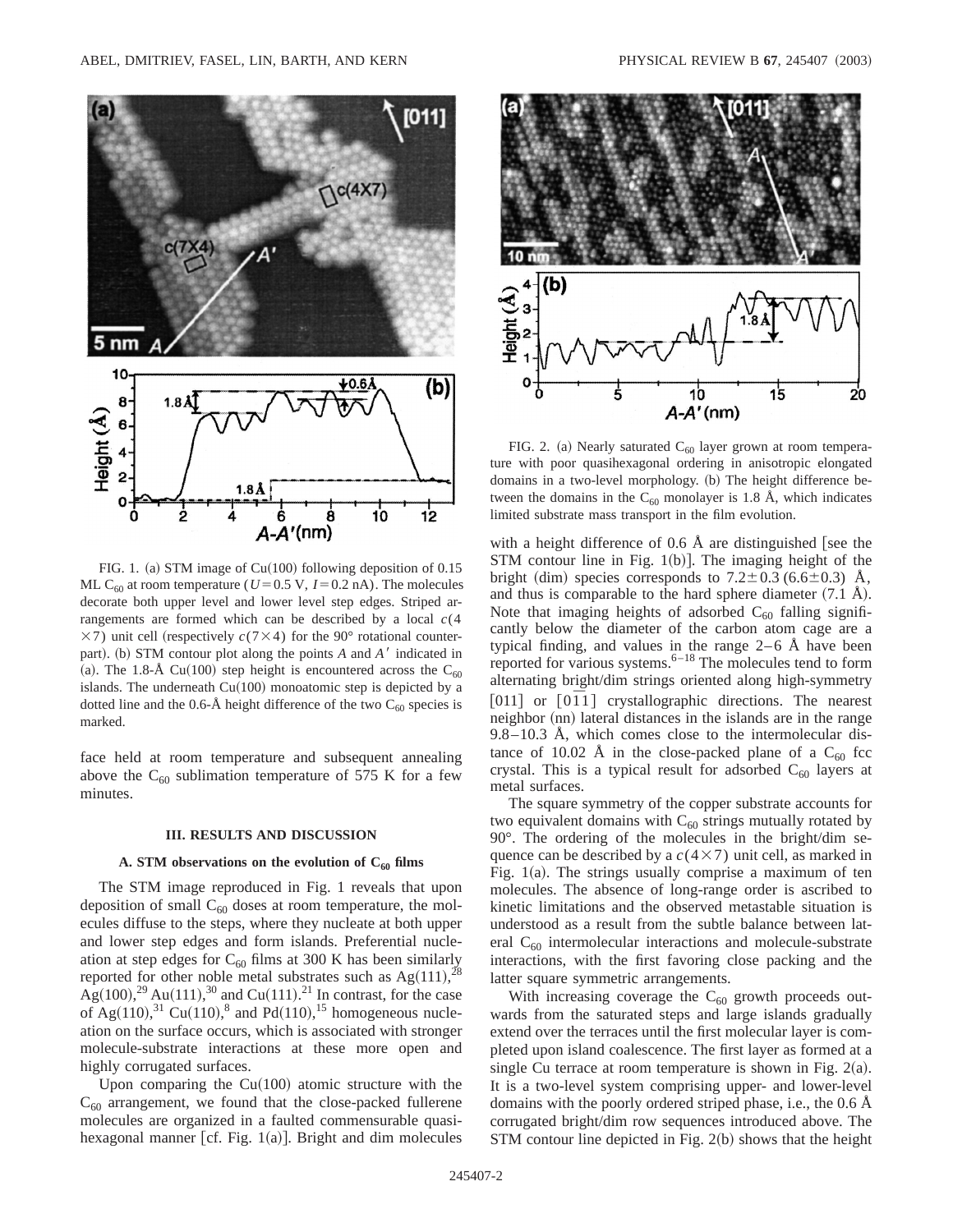

FIG. 3. (a)  $C_{60}$  film morphology following deposition of  $\sim$ 1.5  $C_{60}$  ML at room temperature. Irregular second layer islands have formed, where quasihexagoal ordering persists. (b) STM image of the same area as (a) after the second  $C_{60}$  layer islands have been removed by scanning at a reduced tunneling resistance (*U*  $=0.1$  V,  $I=0.2$  nA). The morphology of the second layer is directly correlated with that of the first one.

difference between the domains is 1.8 Å corresponding to the substrate step. Roughly a third of the domains is at the upper terrace level. Since the domains do not reflect the morphology of the pristine substrate, this height difference is indicative of appreciable short-range substrate mass transport.

A further increase in the coverage gives rise to second layer formation. Upon room temperature deposition irregular islands form on the first layer which can be readily resolved by STM. It turned out that it is even possible to remove locally the second layer with the STM tip by scanning a small area at a low voltage. This is demonstrated by the data shown in Fig. 3. The images moreover reveal that the shape of the second layer anisotropic islands is encountered again in the first monolayer upon their removal. This indicates that the domain structure in the first layer geometrically induces that in the second layer.

Reasonably ordered coexisting first and second layer structures could be obtained upon deposition of 1.5 ML at room temperature and subsequent annealing at 500 K. The STM image shown in Fig. 4 reveals that compact islands are formed. In both layers a two-level morphology prevails, i.e., similar to the first layer structure, the second layer contains anisotropic domains with a  $1.8-\text{\AA}$  height difference (cf. the cross section *b b'* and  $c c'$  in Fig. 4; note that this feature is harder to discern in Fig.  $3(a)$  where the gray scale range for image representation has been used for all terraces present in



FIG. 4. (a) Compact second layer islands can be identified following deposition of 1.5  $C_{60}$  ML at room temperature and annealing at 500 K. The upper-level domains  $(1.8 \text{ Å}$  above the nominal layer planes) coalesce in islands for both the first  $(label B)$  and second  $C_{60}$  layer (label *D*). Striped arrangements prevail at the entire surface.  $(b)$ – $(d)$  STM contour lines as indicated in image. Corrugation amplitudes amount to 0.6 Å for the first  $C_{60}$  layer (label *A*) and 0.2 Å for the second layer (label  $C$ ), respectively.

the observed region). From the corresponding contour lines the mean height of the lower level in the second layer with respect to the nominal plane (corresponding to its lower level) of the first layer is determined to  $7.2 \text{ Å}$  (cf. the cross section  $a a'$  in Fig. 4). This is defined as the nominal second layer plane. The second layer imaging height thus falls slightly below the interlayer distance of close-packed planes in the molecular  $C_{60}$  crystal, which amounts to 8.2 Å.

The data in Fig. 4 reveal, moreover, that a similar quasihexagonal molecular ordering prevails within all domains, i.e., the alternating rows form preferentially a superstructure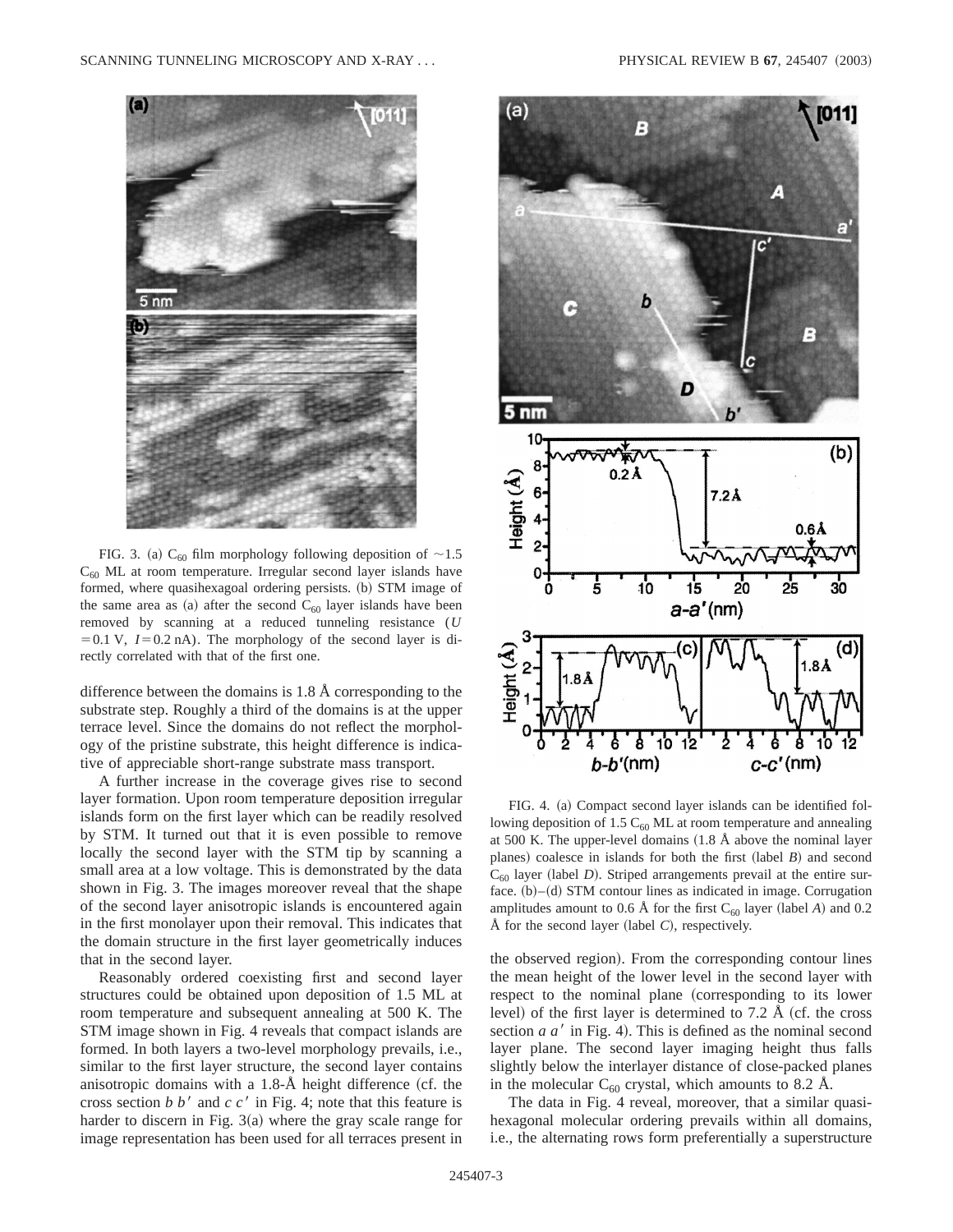consisting of a sequence of two bright and one dim string. The superstructure exists in two 90° rotational domains. It can be found in both levels of the first molecular layer with 0.6-Å corrugation (labels  $A$  and  $B$  in Fig. 4) and in the second  $C_{60}$  monolayer (labels *C* and *D* in Fig. 4) with 0.2-Å corrugation (cf. cross sections  $a a'$  and  $b b'$  in Fig. 4). The large isotropic domains are attributed to the coalescence of the small anisotropic domains observed before annealing.

In the evolution of  $C_{60}$  films on Cu(100) thus distinct differences in the molecular imaging can be distinguished. On the one hand side there is a two-level morphology in both the first and the second  $C_{60}$  layer where islands protruding 1.8 Å (cf. Figs. 2 and 4) with respect to the nominal planes exist. On the other hand there is the  $0.6 \text{ Å } (0.2 \text{ Å})$  corrugation of bright/dim rows in the first (second)  $C_{60}$  layer. From the STM results it is not possible to directly distinguish whether or not differences in height in molecular imaging is due to the surface geometry or due to an electronic effect (increase of the local density of states). Nevertheless, the variation of the corrugation height of the first and the second  $C_{60}$  layer allows us to draw conclusions for the two kinds of contrast in the present system. Rowe *et al.*<sup>32</sup> showed by x-ray absorption spectroscopy and x-ray photoemission spectroscopy measurements that the electronic transfer from the copper substrate is more important for the first  $C_{60}$  layer than for the second. This may be used to discriminate between electronic and geometric contribution, because the substrate induced charge transfer effect should be smaller in the second  $C_{60}$  layer whereas the geometrical contribution is not expected to change. The 1.8-Å elevated domains are too low to represent a true  $C_{60}$  layer ( $C_{60}$  cage diameter is 7.1 Å). Considering that their height matches that of a  $Cu(100)$  monoatomic step, it can be safely concluded that the 1.8-Å raised domains are essentially due to a geometric effect, i.e., a rearrangement of substrate atoms. The 1.8-Å raised domains in the  $C_{60}$  layers are thus rationalized as containing an additional Cu layer underneath the  $C_{60}$  films, consisting of Cu atoms released in the formation of a substrate reconstruction at the  $C_{60}$  stripe arrangements. This is in accordance with the general tendency of  $C_{60}$  molecules to replace substrate atoms in order to form local reconstructions allowing for an increased adsorbate-substrate coordination.<sup>9,14–16,33,34</sup> That is, in Ag $(100)$ , <sup>18,29</sup> Pd $(110)$ , <sup>15,16</sup> and Ni $(110)$  (Ref. 8) films C<sub>60</sub> arrangements with 2-, 1.5-, and 1.3-Å height differences were encountered, respectively, which values correspond in all cases to the step height of the metal substrate. This interpretation is supported by the fact that  $(i)$  the domains coalesce upon annealing, which is associated with the coalescence of the underneath Cu islands and  $(ii)$  the domains on the first layer and on the second layer show the same 1.8-Å elevation.

The physical reasons underlying the smaller height differences of the bright/dim rows (cf. Figs. 4) must be of different origin since the corrugation is 0.6 Å at the first  $C_{60}$  monolayer and 0.2 Å at the second one. However, the 2:1 ratio for the number bright and dim rows in the superstructure unit cell indicates together with the observation that a similar domain height ratio was encountered under condition of limited surface mass transport in the monolayer formation (cf.



FIG. 5. LEED pattern  $(E=30 \text{ eV})$  of the regular C<sub>60</sub> monolayer superstructure obtained upon tempering at 575 K. It results from the superposition of two possible rotational domains reflecting the square substrate symmetry:  $\binom{10}{0.4}$  and  $\binom{-4}{-6.10}$ . Half-order reflections and unit cell of one of the domains are indicated.

Fig. 2) that only a fractional substrate layer has been displaced underneath the adsorbed  $C_{60}$  species in the first molecular layer. It is hence suggested that the bright and dim rows experience a different local substrate environment and may have distinct orientational and electronic configurations. The reduced 0.2-Å corrugation of the second layer  $C_{60}$  is understood as a result of the smaller charge transfer effect for the second layer molecules possibly along with relaxations in the  $C_{60}$  packing.<sup>32</sup>

# **B. Combined LEED, STM, and XPD analysis of the monolayer superstructure**

LEED observations of the tempered  $C_{60}$  monolayer reveal distinct reflections on a low background indicative of a wellordered surface. A representative diffraction pattern obtained at 30-eV electron energy is reproduced in Fig. 5. It results from the superposition of the two rotational domains of the striped phase, which can be described by  $\binom{10}{04}$  and  $\binom{-4}{-6}$ matrix notations, respectively.

STM data of this phase are in agreement with the LEED structure. In the STM image reproduced in Fig.  $6(a)$ , the corresponding real-space unit cell of the molecular film is indicated. The observed stripe arrangement consists again of one dim and two bright row sequences with a quasihexagonal molecular packing. The high-resolution data reproduced in Fig.  $6(b)$  reveal, moreover, that intramolecular resolution can be obtained for the dim  $C_{60}$  rows, when small tunneling resistances are employed. For small positive tip bias voltages a three-lobe inner structure of the dim  $C_{60}$  appears whereas it is impossible to resolve any inner structure of the bright species [Fig. 6(b)]. Intramolecular  $C_{60}$  resolution with threefold symmetry have been observed similarly with  $C_{60}$  adsorbed on other substrates.<sup>21,23</sup> In particular, theoretical and experimental study of  $C_{60}/Cu(111)$  indicates that the density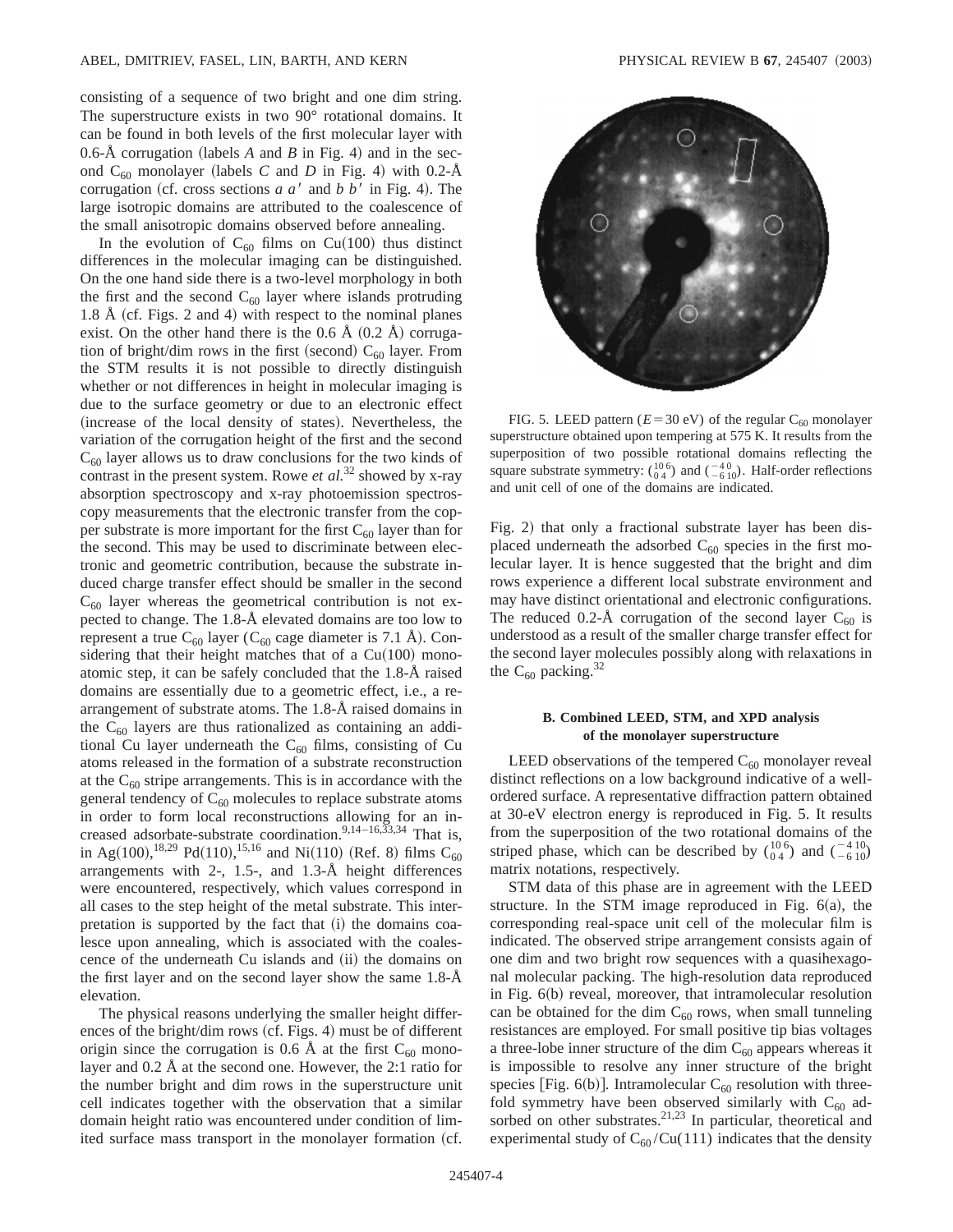

FIG. 6. High-resolution STM images of the striped  $C_{60}$  monolayer structure obtained after annealing a monolayer film at 500 K. (a) The  $\binom{106}{04}$  unit cell in accordance with LEED is marked (*U*  $=1.5$  V,  $I=0.2$  nA). (b) At low tunneling resistances an internal molecular structure is resolved in the dim rows ( $U=0.02$  V; *I*  $=0.2$  nA). (c) Tentative real-space model for the corrugation of the striped phase and the inequivalent positioning of  $C_{60}$  molecules, assuming simple missing-row substrate reconstructions where minority  $(\text{dim}, \text{ labeled } A)$  and majority  $(\text{bright}, \text{ labeled } B)$  species reside at troughs with one and two substrate atomic rows removed, respectively.

of states are of doughnut shape for the highest-occupied molecular orbital and of threefold symmetry for the lowest unoccupied molecular orbital. $^{21}$  With the present system the intramolecular features signal that the electronic configurations and  $C_{60}$  cage orientations of the bright and the dim molecules are different and possibly the electron transfer is not the same for those two cases. This interpretation is in line with observations of  $C_{60}$  on Au(111), where spatially resolved scanning tunneling spectroscopy indicate subtle variations of the molecules' electronic properties depending on their bonding site at the substrate. $17$ 

A schematic model of the molecular layer is depicted in Fig.  $6(c)$ . It includes a tentative modeling of the suggested substrate reconstruction in its simplest imaginable form with the molecules placed in the troughs of two different missingrow structures, where for each bright  $(\dim)$  molecular rows one (two) substrate rows are removed. This implies both a geometric difference in height and an inequivalent bonding to the substrate (note, however, that more intricate arrangements are feasible, similar to those described in Refs. 14 and 16). The intermolecular distance along the rows amounts to  $4 a = 10.2$  Å (*a* is the Cu substrate atom *nn* distance) and the

 $C_{60}$ - $C_{60}$  distance for neighboring molecules of adjacent rows projected to the substrate plane is 10.3 Å. These values are typical for dense  $C_{60}$  layers at metal surfaces. Moreover it is apparent that the  $C_{60}$  positioning and size of the unit cell implies different adsorption sites for the bright (majority) and dim (minority)  $C_{60}$  molecules (note that this also holds in the case of additional substrate reconstruction). That is, assuming that the dim  $C_{60}$  molecules sit in fourfold hollow sites (label  $A$ ), the two bright rows (label  $B$ ) reside at nearby bridge sites. In a simple hard sphere model the corresponding geometrical height modulation between bright and dim rows would be 0.12 Å, significantly smaller than the 0.6-Å corrugation observed. Consequently, the observed contrast and difference in intramolecular resolution is associated with additional electronic effects and substrate reconstruction. Charge transfer between  $C_{60}$  and Cu surface was already recognized by photoemission experiments, $32$  and here it may be nonequivalent for molecules of bright and dim rows, similar to findings with  $C_{60}/Au(111)$ .<sup>17</sup> The detailed nature of the suggested substrate reconstruction cannot be conclusively addressed with the data at hand. However, since it is frequently encountered in  $C_{60}$  adsorption at metals and substrate mass transport occurred upon room-temperature deposition with the present system, it is likely that the substrate atoms rearrange in the formation of the regular striped phase in order to provide an optimized bonding geometry for the molecules. A similar behavior was recently deduced for the related  $C_{60}/Ag(100)$  system on the basis of STM observation.<sup>18,19</sup>

The experimental C 1*s* XPD pattern from a well-ordered monolayer of  $C_{60}$  on Cu(001) is depicted in Fig. 7(a). The C 1*s* intensity has been transformed into a linear gray scale with white corresponding to maximum intensity, while angles are projected stereographically: the center of the plot represents normal emission, and the outer circle corresponds to grazing emission along the surface plane. The mostly instrumental polar dependence of intensities has been removed by normalizing each azimuthal circle by its average intensity value. The marked diffraction features indicate that the molecules are not orientationally disordered but take distinct molecular orientations. Furthermore, the fourfold rotational symmetry of the XPD pattern excludes molecular orientations other than those exhibiting a onefold or twofold symmetry axis along the surface normal.  $C_{60}$  adsorption on fivemembered rings (five-ring) or six-membered rings (six-ring) can, therefore, be excluded for this system.

In order to determine the  $C_{60}$  molecular orientation(s) giving rise to the XPD pattern an extensive *R*-factor analysis comparing the experimental pattern to single-scattering cluster (SSC) calculations has been performed. Details of the  $C_{60}$ SSC calculations and the *R*-factor analysis can be found in Ref. 26. In short, the orientation of a  $C_{60}$  molecule is varied on a dense grid of Eulerian angles  $(\phi,\theta,\Psi)$ . For each orientation  $(\phi,\theta,\Psi)$  a SSC calculation is performed and compared to the experimental XPD pattern. The agreement is quantified by means of the  $R$ -factor RMP (where multipole coefficients of experimental and calculated diffraction patterns are compared),  $35$  and visualized in a stereographic *R*-factor plot.26 In a first series of calculations, all molecules were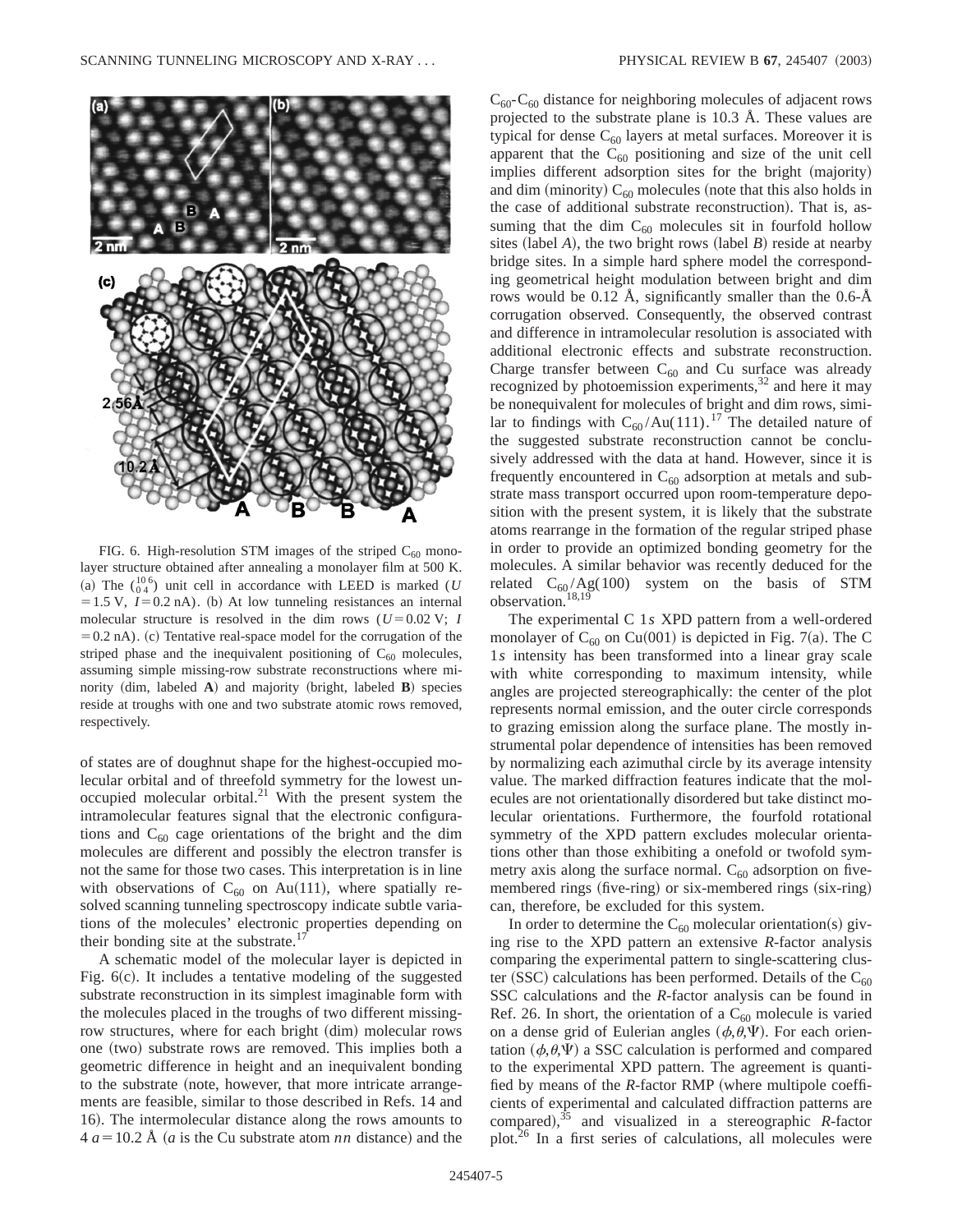

FIG. 7. (a) Experimental C 1*s* XPD pattern  $(E_{kin} = 970 \text{ eV})$ from the striped  $C_{60}$  monolayer structure. (b) Stereographic representation of the *R* factor obtained by systematically varying the orientation of the  $C_{60}$  molecular axis as well as the  $C_{60}$  azimuthal orientation in the SSC calculations (see the text for details).  $(c)$ Best-fit SSC calculation for 67% and 33% of the molecules in the orientations indicated in (b) by "+" (majority) and " $\times$ " (minority), respectively.  $(d)$  Illustration of the majority  $(top)$  and minority  $(bot$ tom) molecular orientations.

assumed to be identically oriented apart from the four symmetry-equivalent azimuthal orientations due to the fourfold symmetric substrate surface. In other words, all  $C_{60}$ molecules were considered to be oriented with the same molecular axis perpendicular to the  $Cu(001)$  substrate surface. A stereographic grayscale representation of the resulting *R* factors is shown in Fig.  $7(b)$ . Each point of the plot gives the value of the *R*-factor when that particular molecular axis  $(\phi,\theta)$  of the C<sub>60</sub> molecule is oriented perpendicular to the surface. The  $R$ -factor minimum (RMP is 0.23) is indicated by a "+" sign, and it can be seen that it is located close to an edge atom belonging to two 6 rings and a 5 ring. The best agreement with experiment is thus obtained for a  $C_{60}$  molecule with its onefold axis oriented almost along the surface normal, slightly tilted towards the bottommost 5 ring.

Motivated by the observation of bright and dim molecular species in the STM images of the close-packed monolayer structure, we included the possibility of two coexisting inequivalent molecular orientations in a second series of calculations. Indeed, the consideration of a possible second molecular orientation considerably improves the agreement with experiment, as indicated by a lowering of the *R* factor from 0.23 to 0.18. Interestingly, the best agreement is obtained with 67% of the molecules in the orientation discussed above and 33% in a slightly different orientation, indicated by an " $\times$ " in the *R*-factor plot [cf. Fig. 7(b)]. The two inequivalent molecular orientations are depicted in Fig.  $7(d)$ . The minority species also has its onefold axis oriented roughly along the surface normal, but in contrast to the majority species it is slightly tilted towards its bottommost 6 ring. More significantly, its azimuthal orientation differs from the one of the majority species by a rotation of 56° around the surface normal. The best-fit SSC calculation for 67% and 33% of the molecules in the respective orientations [Fig. 7 $(d)$ ] is given in Fig.  $7(c)$ . It can be seen that it reproduces the experimental XPD pattern [Fig.  $7(a)$ ] rather well. The observation of two inequivalent molecular orientations with the same 2:1 relative weight as the bright and dim molecules in the STM  $images (Fig. 6) gives strong support for associating the$ bright  $(dim)$  molecular species with the majority  $(minority)$ molecular orientation. However, it is important to note that this does not necessarily imply that the difference in molecular orientation alone gives rise to the apparent bright/dim contrast.

#### **IV. CONCLUSION**

Scanning tunneling microscopy and full-hemispherical x-ray photoelectron diffraction have been employed to study the interactions and film formation of  $C_{60}$  molecules deposited at the  $Cu(100)$  surface. The data reveal that in the evolution of  $C_{60}$  layers at room temperature the adsorbed molecules transport at the surface to decorate steps and form islands with local stripe patterns, which imply a reconstruction of the underlying substrate. A regular ordered monolayer film comprising a striped structure with two distinct  $C_{60}$  configurations is stabilized at higher temperatures  $(500-600 \text{ K})$ . The two species exhibit different intramolecular contrast and corresponding orientations of  $C_{60}$  cages were determined. The system obeys the general trend of  $C_{60}/($ metal surface) systems that quasihexagonal close-packed molecular islands and layers are formed with molecular next-neighbor distances close to that in the  $C_{60}$  van der Waals crystal.

- <sup>1</sup>C. Cepek, I. Vobornik, A. Goldoni, E. Magnano, G. Selvaggi, J. Kröger, G. Panaccione, G. Rossi, and M. Sancrotti, Phys. Rev. Lett. 86, 3100 (2001).
- <sup>3</sup>M. R. C. Hunt, S. Modesti, P. Rudolf, and R. E. Palmer, Phys. Rev. B 51, 10 039 (1995).
- ${}^{2}R$ . Hesper, L. H. Tjeng, A. Heeres, and G. A. Sawatzky, Phys. Rev. Lett. **85**, 1970 (2000).
- 4T. Sakurai, X.-D. Wang, Q. K. Xue, Y. Hasegawa, T. Hashizume, and H. Shinohara, Prog. Surf. Sci. 51, 263 (1996).
- 5A. V. Hamza, in *Fullerenes: Chemistry, Physics and Technology*,